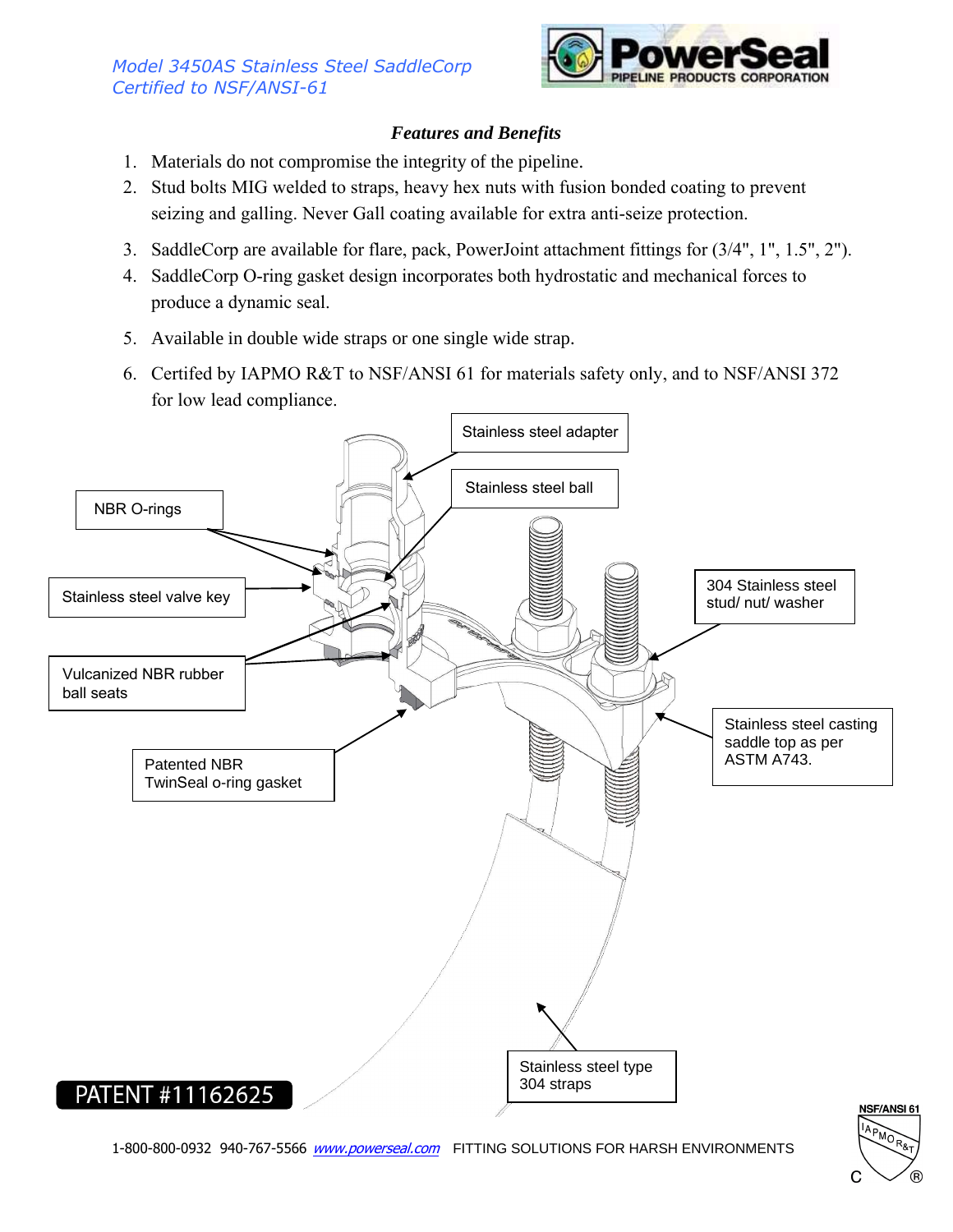

## *Scope*

The intent of the specification is to receive 3" diameter and up all cast body stainless steel SaddleCorp. The SaddleCorp furnished shall be equivalent to Model 3450AS as manufactured by PowerSeal Pipeline Products Corporation.

## *Design and Material Specification*

The stainless steel SaddleCorp shall meet or exceed all material specifications as listed below:

- 1. SaddleCorp should incorporate both saddle and corp stop in one single cast piece, and shall be stainless steel as per ASTM A743.
- 2. The saddle body shall have an O-ring gasket permanently attached to the casting at the factory. The TwinSeal o-ring gasket along with all seals shall be made from NBR, they shall be free from porous areas, foreign material, and visible defects, all made from 100% new rubber. NBR can resist temperatures between -40 to +248ºF.
- 3. The MIG welded strap shall be constructed of stainless steel type 304 and shall include weld attached 5/8" stainless steel 304 stud bolts. All welds shall be passivated to return their inherent corrosive resistance.
- 4. Adhesive will be used on adapters to prevent disassembly during installation.
- 5. There shall be no paper or plastic adhesive labels attached to the saddle, any information appearing on the saddle shall be ink stenciled.
- 6. SaddleCorp is NSF/ANSI 61 certified where applicable.
- 7. Up to 300 psi taking into consideration of the installation, age and condition of pipe, backfilling procedures and pipe pressure ratings. See chart below.